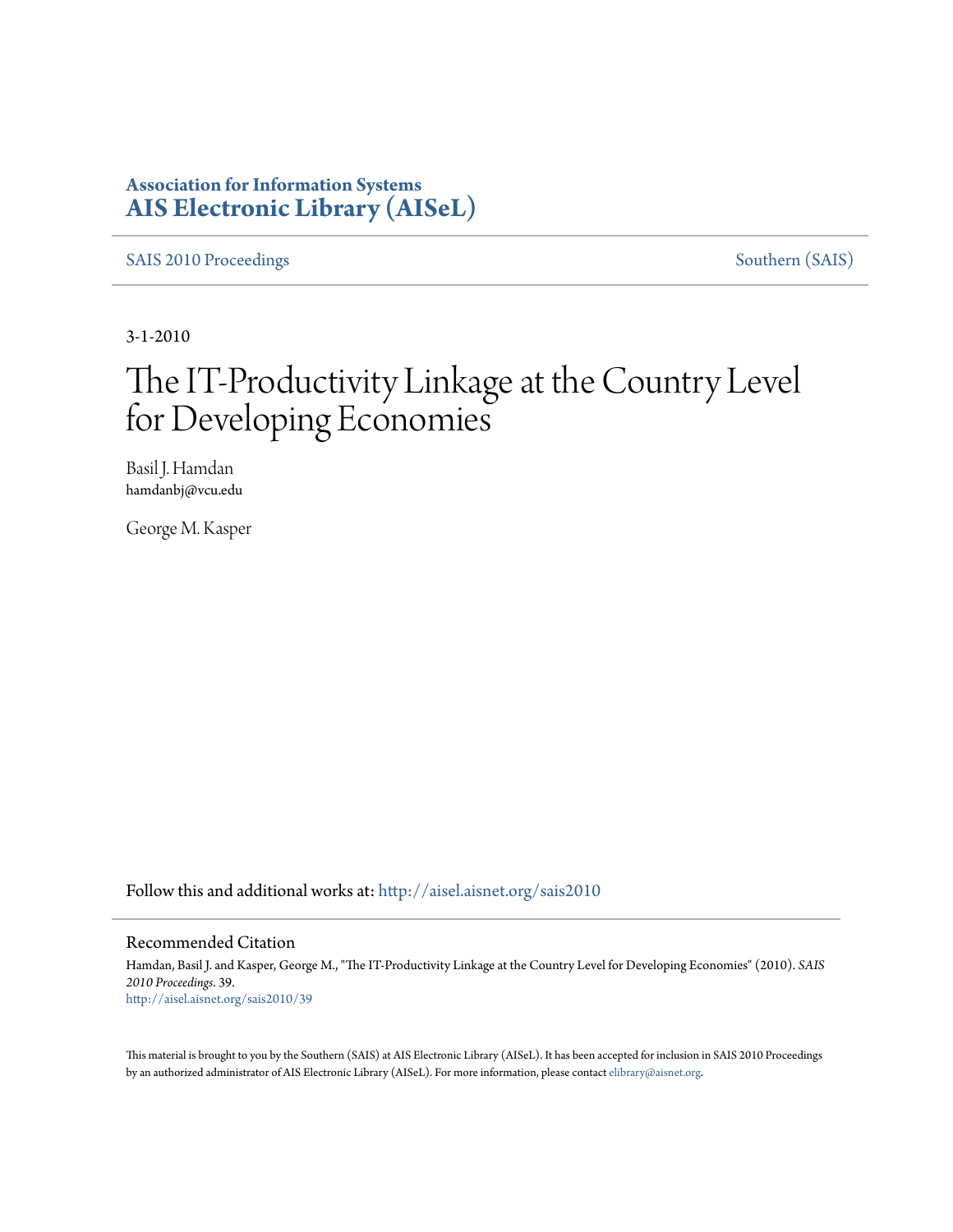## **THE IT-PRODUCTIVITY LINKAGE AT THE COUNTRY LEVEL FOR DEVELOPING ECONOMIES**

**Basil J. Hamdan** Virginia Commonwealth University [HamdanBJ@VCU.edu](mailto:HamdanBJ@VCU.edu)

**George M. Kasper** Virginia Commonwealth University [GMKasper@VCU.edu](mailto:GMKasper@VCU.edu)

#### **ABSTRACT**

Recent evidence suggests that information technology (IT) investments have a positive impact on productivity and economic growth for developed countries. However, for developing countries the relationship between IT investment and economic growth remains unclear. This paper draws on the resource-based view (RBV) theory with its notion of resource complementarity to propose a theoretical model of how factors interact with IT investment to influence economic productivity. The proposed model posits a number of factors effecting the productivity of IT investment in developing economies.

#### **Keywords**

Productivity paradox, information technology, resource-based view theory

#### **INTRODUCTION**

As organizations become increasingly dependent on information and communication technologies (ICT), increasingly larger percentages of capital investment is being devoted to these technologies. For example, aggregate U.S. data shows that ICT capital investment as a share of total capital investment has increased from 3.5% in 1980 to 9% in 1990 and to 33% in 2000. Given the magnitude of ICT investment, it is essential for economies but particularly developing economies that these investments produce the desired benefits.

This research is concerned with the relationship between IT investments and macroeconomic productivity, a research stream that was triggered by the 1970s productivity slowdown in the US that coincided with a surge in IT spending. In contrast to the conventional wisdom, US based studies conducted a decade or more after the surge, in the late 1980s and early 1990s, failed to find evidence that ICT investments improved productivity (e.g., Roach, 1989, 1991; Oliner and Sichel, 1994). This failure to find evidence supporting a significant positive relationship between ICT investment and macroeconomic performance was so prevalent that it became known as the productivity paradox. The paradox was attributed to the fact that ICT capital expenditures, at the time less than 10% of total capital expenditures (Dedrick, Gurbaxani, Kraemer, 2003), a much smaller share of total capital stock than it is today, seemed to have little or no impact on macroeconomic productivity (Brynjolfsson, 1993; Sichel, 1997). More recent studies, however, have found a significant positive relationship between ICT investment and macroeconomic productivity at least for developed economies (Dewan and Kaeramer 1998; Jorgenson and Stiroh, 2000).

While recent studies of developed economies have demonstrated a significant positive relationship between ICT investment and macroeconomic productivity, suggesting that the productivity paradox is no longer an issue for developed countries, it remains an issue of deep concern for developing economies where the data still fails to show a positive significant relationship between ICT investment and economic productivity (Dewan and Kaeramer, 2000). Despite this lack of evidence, the assumption that developing countries can achieve high rates of economic growth by investing heavily in ITC is widely held by institutions such as the World Bank, International Telecommunications Union (ITU), and International Monetary Fund (IMF). In other words, if developing economies are going to narrow the economic gap, they must make more productive use of ICT than developed countries. Thus, achieving this outcome is of paramount importance to policy makers for both developing countries and international economic development funds.

Despite the obvious need, there is a lack of knowledge of the mechanisms and factors affecting the economic productivity of ICT investment. The current research contributes to this void by (1) delineating the factors that influence the ICT-economic productivity relationship at the macroeconomic country level and (2) proposing a model of how these factors interact with ICT to influence macroeconomic productivity. The relationships posited by the model provide a foundation for empirical studies and, once verified, relationships in the model can provide policy makers in developing countries and funding institutions with a better understanding of how various contextual factors impact the macroeconomic productivity of ICT investments thereby providing developing economies with a road map to increase the productivity of their ICT investments and narrow the gap between their economies and those of the developed world.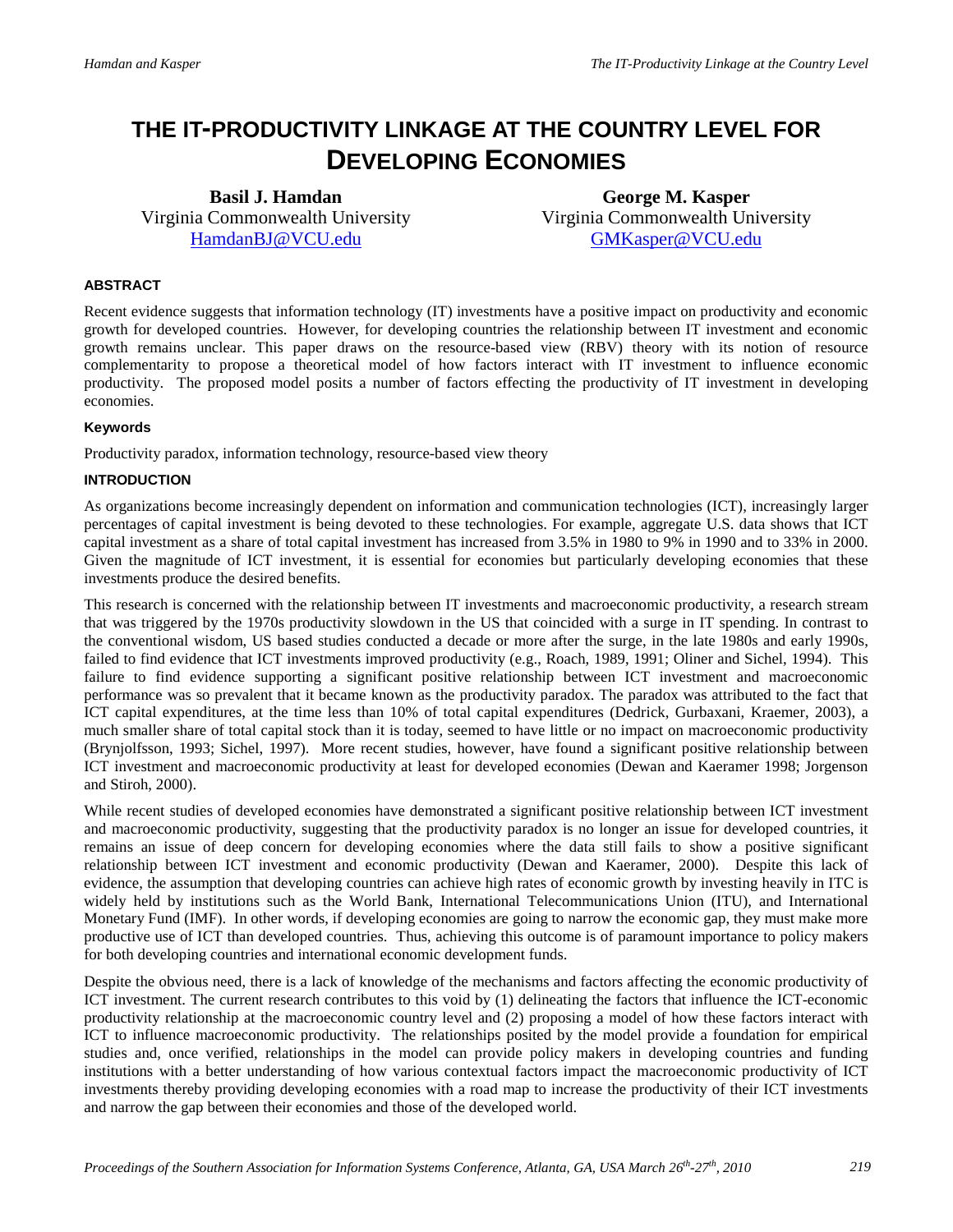Next the paper reviews and synthesizes the literature on the ICT-macroeconomic productivity. This is followed by the introduction of the resource-based view (RBV) theory and development of a series of related hypotheses. The final section presents a summary and directions for future research.

#### **BACKGROUND**

At the individual firm level, the value of IT is one of the most researched topics within the computing literatures. Numerous studies have demonstrated the contributions of IT investments to a host of firm-level outcomes, including productivity (Lichtenberg, 1995; Brynjolfsson and Hitt, 1996), business performance (Chan et al., 1997; Bharadwaj, 2000; Sabherwal and Chan, 2001), and competitive position (Sethi and King, 1994; Powell and Dent-Micallef 1997). While the focus of the current work is the linkage between IT investment and macroeconomic productivity, the relationship between IT and firmlevel performance and competitive advantage will be delineated to provide a more complete picture of the research including identifying some of the theoretical underpinnings of IT-productivity research.

#### **IT and Firm-Level Performance**

A review of the research on the relationship between IT investment and firm-level performance reveals two contrasting schools of thought. The first school of thought, dominant until the early 1990's, took a myopic view of the relationship between performance and IT investments. According to this school, IT investments per se confer sustainable performance and create competitive advantage through perpetual innovation and early IT adoption (Porter, 1985; Clemons, 1986). However, recent (early 1990s to date) evidence indicates that IT investments alone do not produce sustainable competitive advantages nor do they result in superior performance (Clemons and Row, 1991; Kettinger et al., 1994).

Clemons and Row (1991) and Kettinger et al. (1994) identify several reasons for differences in findings. In addition to methodology and sampling flaws, the pervasiveness of IT, the relative ease of acquiring IT in competitive markets, and the ease of imitating and duplicating IT resources have all been cited as possible reasons why IT alone has failed to show a measurable positive contribution to superior economic performance and sustainable competitive advantage. Another explanation, which is of special importance to this research, is offered by the resource-based view (RBV) theory, which was introduced into information systems research by Barney (1991). According to the RBV theory, firms hold heterogeneous resource portfolios- whether by history, accident, or design- and that this resource heterogeneity is responsible for observed variability in financial returns across firms (Peteraf, 1993; Powell and Deant-Micallef, 1997). Combining the empirical evidence from the post-1990s studies of ICT macroeconomic performance with the logic of the RBV theory produces a new paradigm. According to this perspective, organizations cannot expect IT alone to produce sustainable performance and/or competitive advantage. Rather, it is how organizations use their IT resources to leverage and exploit preexisting complementary resources that enables or inhibits superior performance and competitive advantage. As we shall see below, the work presented here draws on the RBV theory as a foundation for explaining the difference in ICT macroeconomic productivity and growth between developed and developing countries.

#### **ICT and Productivity**

Over the past three decades, much research has investigated the influence of IT investments on productivity. A review of the IT-productivity literature reveals that the relationship between IT investment and productivity has been researched at three major levels: the country level (e.g., Roach, 1989; Dewan and Kraemer 1998; Dewan and Kraemer 2000), the industry level (e.g., Jorgenson and Stiroh 2000), and the firm level (e.g. Lichtenberg, 1995; Brynjolfsson and Hitt, 1996; Dewan and Min, 1997). Due to space limitations and because the current research is concerned with understanding the IT-productivity link at the macroeconomic level, only select material from the national macroeconomic literature will be reviewed here. A comprehensive review of all three levels can be found in Dedrick et al, (2003).

As stated earlier, contrary to the conventional wisdom that investment in IT leads to higher productivity, studies conducted in the late 1980s and early 1990s failed to find evidence supporting this relationship (Roach, 1989; Oliner and Sichel, 1994; Jorgenson and Stiroh, 1995). The lack of evidence soon became known as the productivity paradox; that is, results failing to show that spending on IT increased macroeconomic productivity, or as Robert Solow, the Nobel Laureate, stated, "the computer age is everywhere but in the productivity statistics". Brynjolfsson (1993) attributed these perplexing results to the then small share of the economy that IT represented, an explanation echoed by Sichel (1997) who contended that IT capital stock was too small a portion of the total capital stock to have a substantial impact. At the time, aggregate US ICT capital investments as a share of total capital investment was less than 10% (Dedrick et al., 2003).

Since then, US ICT capital investment as percentage of total capital investment has grown dramatically. Recent studies have found that US ICT investments have shown a positive effect on productivity and economic growth (Jorgenson and Stiroh,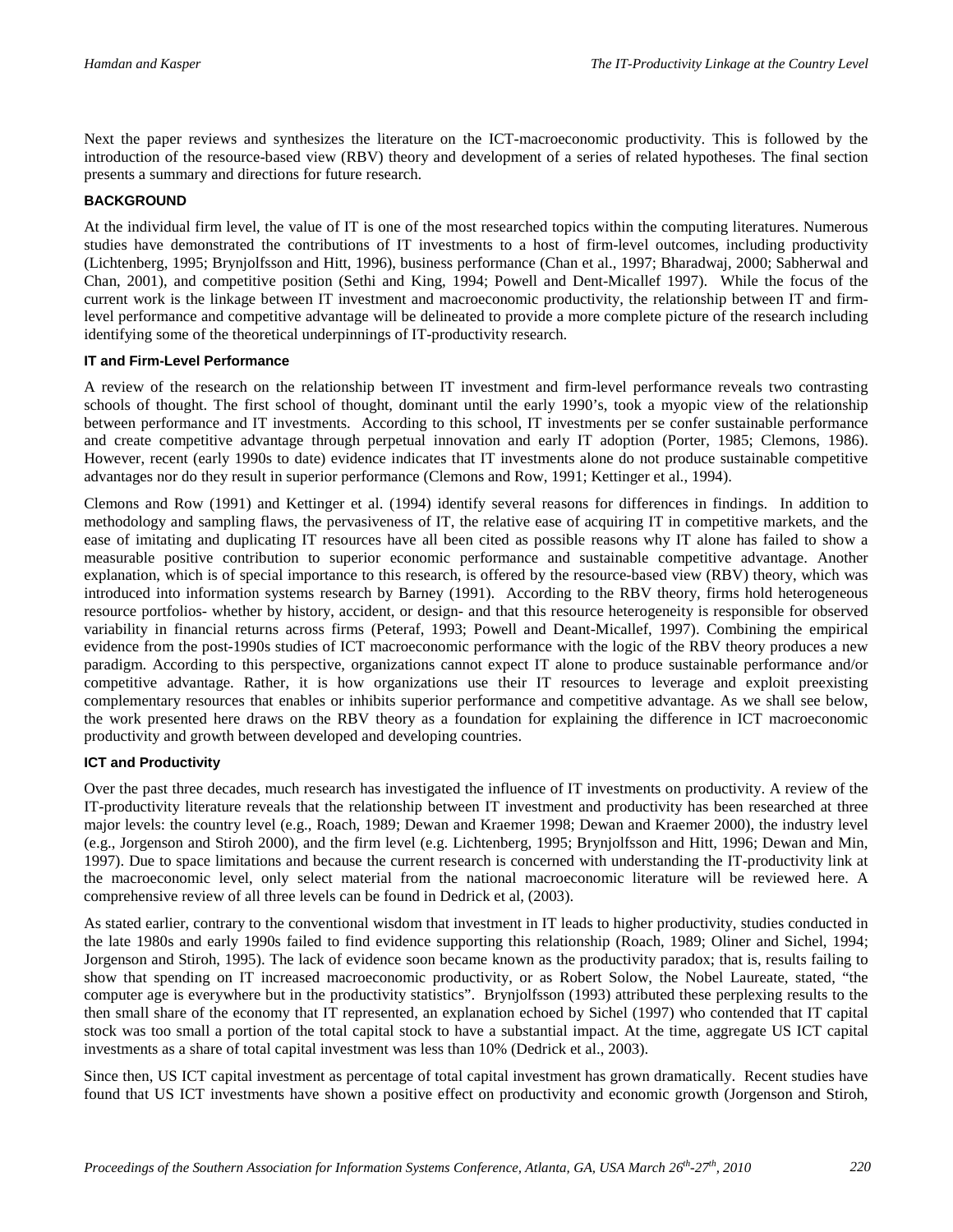2000; Jorgenson, 2001; Oliner and Sichel, 2000). For example, Jorgenson and Stiroh (2000) found that IT contributed about 13% of the 3.04% economic growth and 27% of the 1.4% labor productivity growth in the U.S during the period 1973-1995 (Dedrick et al., 2003). Jorgenson (2001) found that IT investment contributed about 28% of the 4.08% economic growth and 42% of the 2.11% labor productivity growth in the U.S during the period 1995-1999 (Dedrick et al., 2003). Extending Brynjolfsson (1993) and Sichel (1997) logic, a possible explanation of the positive IT-productivity findings is the dramatic increase in IT capital investments as a share of total capital investments, which exploded in the 1990s, from 9% in 1990 to 33% in 2000.

Examining aggregate data across 17 developed countries over the period 1985-1992, Dewan and Kaeramer (1998) found that these economies were earning a positive and significant return on their IT investments, concluding that "IT investments are contributing to output and productivity at a rate that is disproportionate to their factor share in production" (p. 61). Schreyer (1999) examined IT's contribution to productivity and economic growth for the G-7 countries during the period 1990–1996. He too found that IT made a positive contribution to productivity and economic growth in all of the G-7 countries over the years studied. These studies provide strong evidence that IT capital is now contributing to productivity and growth in developed countries which renders the productivity paradox as non issue in developed countries. Collectively these and earlier studies also suggest that the productivity paradox may exist until ICT capital investment as a share of total capital investment approaches 33% as it did in 2000 in the US. This does not bode well for developing economies depending on investment in IT to improve productivity.

In addition to dispelling the productivity paradox, finding a positive and significant return on ICT capital investments for developed countries, Dewan and Kaeramer's (1998, 2000) found that non-ICT capital investments were not commensurate with their share of total capital investment. Interestingly, they also found that the situation reversed for the developing countries in their studies, where the developing economies earned a significant return on their non-ICT capital but investments in ICT failed to show a return on investment - an indication of the existence of productivity paradox in developing countries. Two possible explanations were advanced as to why ICT failed to increase productivity in developing countries. First, the insignificance of ICT contributions is attributed to the lack of resource complementarity, with the authors noting that "compared to the advanced countries, less developed countries have poorer infrastructure, inherently less productive human capital (in part due to lower levels of education) and business models that have yet to transition from the industrial to the information age" (Dewan and Kaeramer, 2000, p. 561). In other words, countries, organizations, and individuals must acquire and accumulate a certain level of experience with technologies before they become proficient and investments in IT capital start to earn a return. A related explanation is the relatively low level of IT capital stock in developing countries to have a substantial economic impact – the situation that existed in developed countries until the 1990s.

Collectively these studies indicate that when IT capital investments approach 1/3 of total capital investments in developed countries, ICT investments have a major impact on labor productivity and economic growth. However, prior to reaching this threshold of about 1/3 of total capital investment, investments in ICT fail to impact labor productivity and economic growth. This is particularly problematic for developing countries; countries desperate to improve labor productivity to enhance economic growth.

While structural reasons such as the investment threshold have now been identified, other factors contributing to the effectiveness of ICT investments remain unknown. For example, the regression model proposed in Dewan and (2000), which was derived from the Cobb–Douglas production function, does not include any of the resources that may complement labor and ICT capital to improve productive. In fact, there currently exists no theoretical model that explains the inner working of the ICT-productivity linkage at the country level in terms of how ICT investments affect productivity and what other factors influence the relationship and in what way. The next section proposes a model of how factors interact with IT investment to influence country-level productivity using the resource based view (RBV) theory.

#### **THEORETICAL LENS AND HYPOTHESES DEVELOPMENT**

The resource-based view (RBV) is a robust theory that has received wide acceptance in strategic management and information systems research. Although built to investigate firm-level performance, the RBV theory with its resource complementarily notion would seem to provide a solid theoretical foundation for investigating factors that can improve ICT productivity at the country level. At the firm level, the RBV theory postulates that firms hold heterogeneous resources portfolios- whether by history, accident, or design- and that this resource heterogeneity is responsible for observed variability in financial returns across firms (Peteraf, 1993; Powell and Dent-Micallef, 1997). Within the context of IT, the logic of the RBV theory asserts that firms cannot expect IT to produce sustainable performance or competitive advantage alone. Rather, it is how firms use their IT resources in concert with other complementary resources that enables or constrains economic performance. Extrapolating to the country-level, the RBV theory would suggest that country-level returns on ICT investments are dependent on how countries use these investments to leverage and exploit preexisting complementary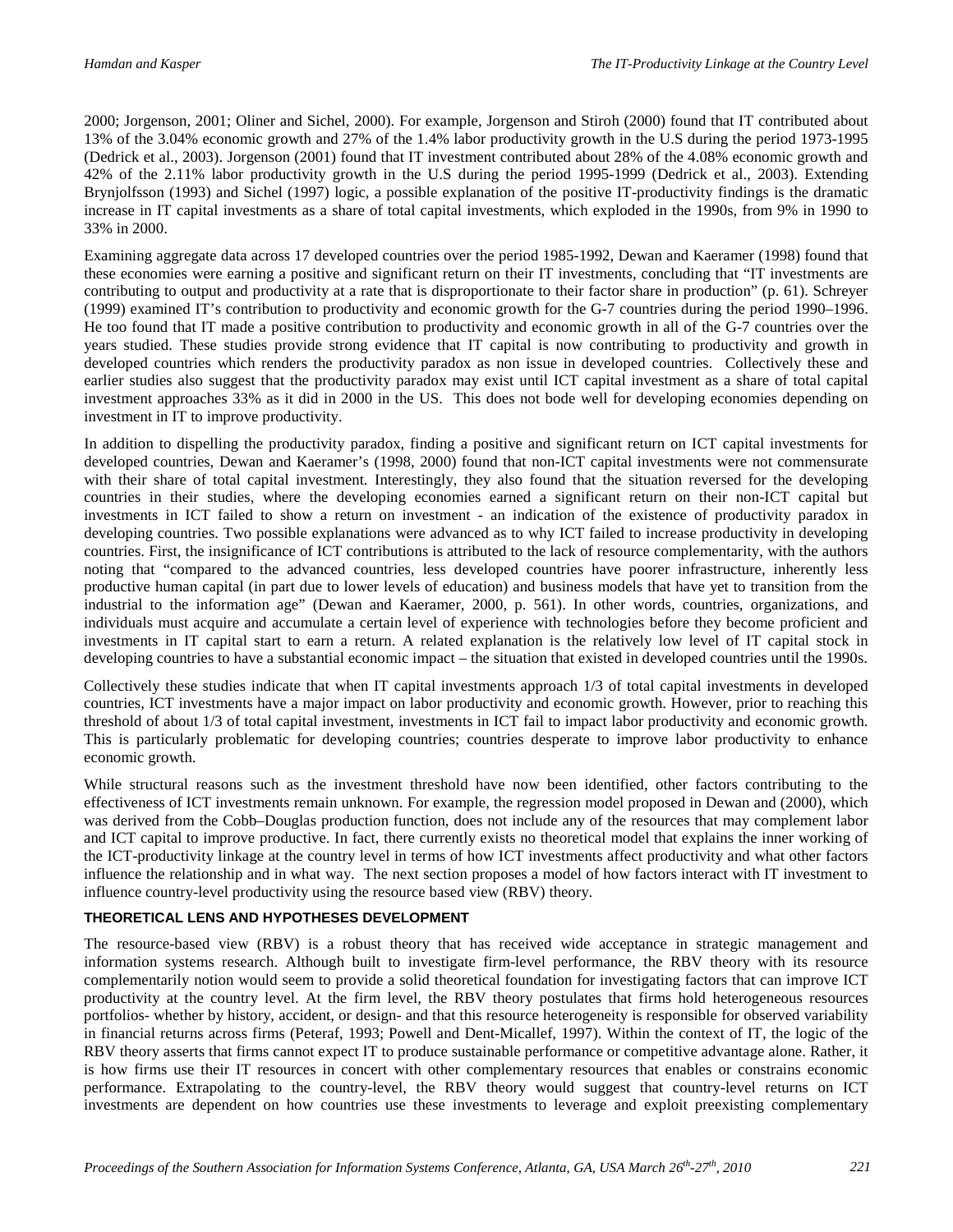resources. This notion of the resource complementarity, the foundation of the RBV theory, was expressed in Dewan and Kaeramer (1998) when they wrote:

How can we explain these high returns from IT investment in developed countries? A potential explanation is that the estimated returns from IT investment reflect other changes in the economies of developed countries that are complementary to IT investments, such as infrastructure, human capital, and informatization of business processes. In other words, the positive returns are not only due to increases in IT capital per worker, but also reflect simultaneous changes in education, infrastructure and other factors that complement labor and make it more productive.

Combining the empirical evidence with the RBV as a theoretical foundation, the following two competing propositions can be posited:

**H1a**: IT capital investment influences economic productivity both *directly* and *indirectly* through interaction with non-IT capital investments.

**H1b**: IT capital investment influences productivity only *indirectly* through interaction with non-IT capital.

Research has suggested a number of factors that may affect the relationship between IT capital and productivity at the country level. Examples of these factors include knowledge capital, informatization of business processes, and government policies which include the enactment of low taxes and tariffs on ICT resources, telecommunication liberalization, and the promotion of education, in general, and for computer professionals in particular (Dedrick at al., 1995; Dedrick and Kraemer, 1998; Kraemer et al., 1996; Dewan and Kraemer, 2000). Based on this, the following hypotheses are posited:

**H2a**: Knowledge capital investment will interact with IT capital investment to positively affect economic productivity.

**H2b**: The relationship between IT capital investment and economic productivity will be stronger for countries with high knowledge capital investment than for countries with low knowledge capital stock.

**H3a**: Informatization of business models will interact with IT capital stock to positively affect economic productivity.

**H3b**: The relationship between IT capital stock and economic productivity will be stronger for countries with high informatization of business models than for countries with low informatization of business models.

**H4a**: Enactment of low taxes and tariffs on IT imports will positively affect economic productivity. **H4b**: The relationship between IT capital stock and economic productivity will be stronger for countries with low taxes and tariffs on IT imports than for countries with high taxes and tariffs on IT imports.

**H5a**: Telecommunication liberalization will interact with IT capital stock to positively affect economic productivity.

**H5b**: The relationship between IT capital stock and economic productivity will be stronger for countries with high telecommunication liberalization than for countries with low telecommunication liberalization.

**H6a**: Promotion of education, in general, and for computer professionals in particular will interact with IT capital stock to positively impact economic productivity.

**H6b**: The relationship between IT capital stock and economic productivity will be stronger for countries that promote education and computer professional education in particular than for countries with low education standards and poor support for computing education in particular.

Another frequently and consistently advanced explanation for the productivity paradox is the lag between IT investments and benefits (Brynjolfsson, 1993; Dewan and Kaeramer, 2000). It has been suggested that countries, organizations and individuals must acquire and accumulate a certain level of experience with technologies before they become proficient and thus fully exploit the potential of the technology. In explaining the high returns from IT investment in developed countries, Dewan and Kaeramer (1998) asserted that "the developed countries have learned how to use the technology effectively over the past 30 years; part of the cost of their IT investments can usefully be thought of as the tuition paid for that learning". Alternatively, the effects of IT investment on economic productivity were not realized in developed economies until the investment in ICT approached 1/3 of total capital investment. This suggests the following hypotheses: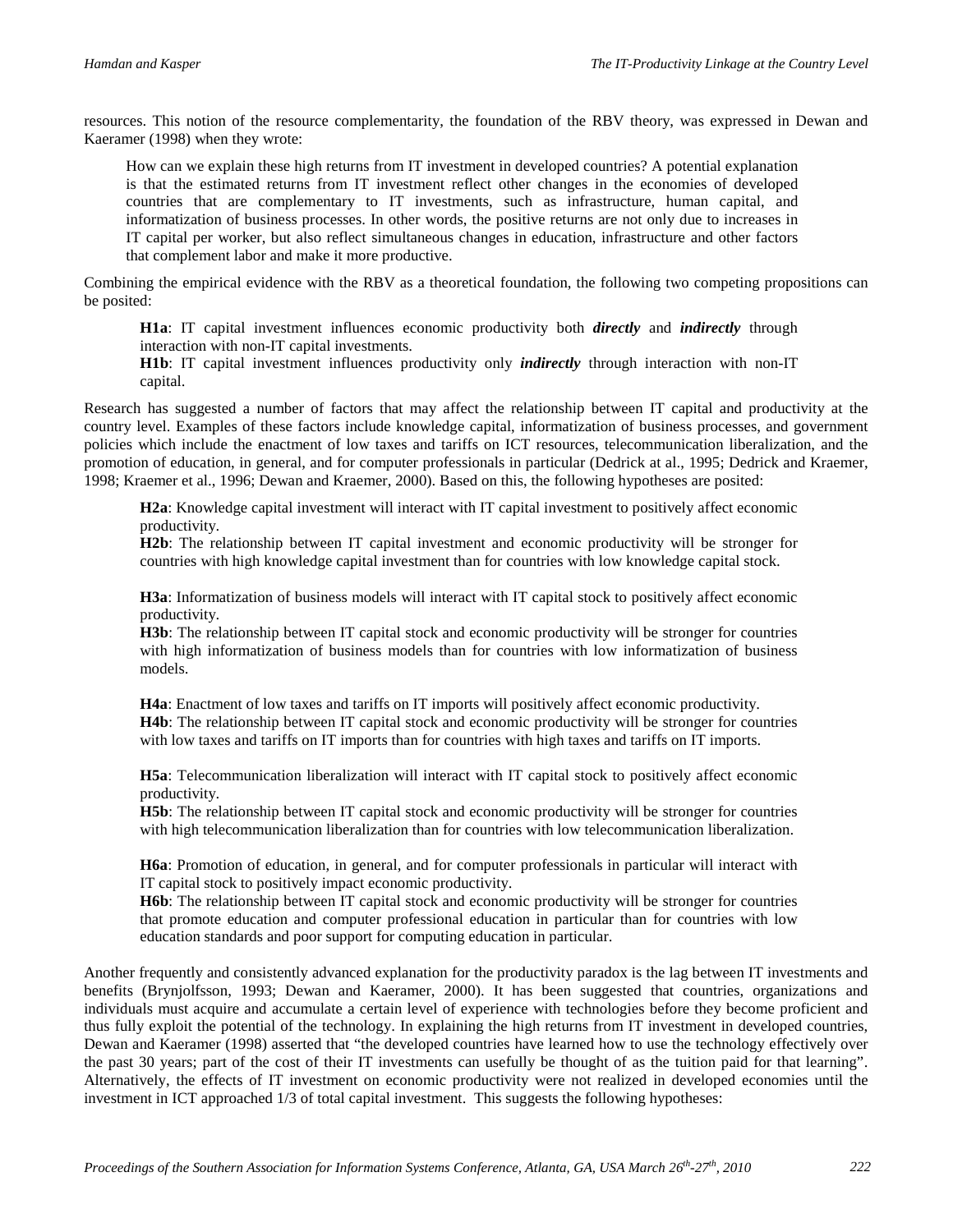**H7a**: IT capital investment makes positive contribution to economic productivity when it reaches a threshold of 1/3 of total capital investment.

**H7b**: The lag between IT capital investment and a positive impact on economic product is long-term approaching at the country-level.

#### **SUMMARY AND DIRECTIONS FOR FUTURE RESEARCH**

Based on our review of the literature on IT-productivity at the country level, there exists increasing evidence to suggest that the productivity paradox for developed economies has disappeared. Unfortunately, the productivity paradox still exists for developing countries where investments in IT fail to show a significant impact on productivity. The specifics as to how developed economies make better use of IT investments remain unknown.

Based on a review of the literature, the following factors were identified as potentially contributing to IT productivity: knowledge capital, informatization of business models, enactment of lower taxes and tariffs on computing imports, telecommunication liberalization, the promotion of education in general and computing professionals in particular, and the lag between IT costs and benefits due to learning and threshold ICT capital stock. Using theses factors and the resource based view (RBV) theory, a set of hypotheses were advanced. It is our contention that the proposed model, through its robust theoretical foundation, will provide a rich source for research on the relationships between IT investment and economic productivity for developing economies. Once investigated, finds can be used to support policy makers in developing countries and their investors.

This research is only beginning. We plan to further develop the concepts and empirically investigate many of the hypotheses. We know of no study that has operationalized the impact on IT investment from constructs of knowledge capital, informatization of business models and government policies factors (enactment of low taxes and tariffs on computer imports, telecommunication liberalization, and promotion of education generally and for computer professionals in particular) at the country level. As such much work remains to provide developing economies with the yet opaque and not yet delineated lessons of the developed economies.

#### **REFERENCES**

- 1. Barney, J. "Firm Resources and Sustained Competitive Advantage," *Journal of Management*, (17:1), 1991, pp. 99-120
- 2. Bharadwaj, A. "A resource-based perspective on information technology capability and firm performance: An empirical investigation," *MIS Quarterly*, (24:1), March 2000, pp. 169-196
- 3. Brynjolfsson, E. "The productivity paradox of information technology," *Communications of the ACM*, (36:12), December 1993, pp. 67–77
- 4. Brynjolfsson, E., Hitt, L. "Paradox lost? Firm-level evidence on the returns to information systems spending," *Management Science*, (42:4), 1996, pp. 541-558
- 5. Chan, Y. E., Huff, S. L., Barclay, D. W., Copeland, D. G. "Business strategic orientation, information systems strategic orientation, and strategic alignment," *Information Systems Research*, (8:2), June 1997, pp. 125-150
- 6. Clemons, E. "Information-Systems for Sustainable Competitive Advantage", *Information and Management*, 11, 1986, pp. 131-136
- 7. Clemons, E., Row, M. "Sustaining IT Advantage: The Role Structure Difference", *MIS Quarterly*, (15:3), September 1991, pp. 275-292
- 8. Dedrick, J., Goodman, S., Kraemer, K. "Little Engines that Could: Computing in Small Energetic Countries", *Communications of the ACM*, (38:5), 1995, pp. 21-26
- 9. Dedrick, J., Gurbaxani, V. and Kraemer, K. "Information Technology and Economic Performance: A Critical Review of the Empirical Evidence," *ACM Computing Surveys*, (35:1), March 2003, pp.1–28.
- 10. Dedrick, J., Kraemer, K. "Asia's Computer Challenge: Threat or Opportunity for the United States and the World", *Oxford University Press*, New York, 1998
- 11. Dewan, S., Kraemer, K. "International Dimensions of the Productivity Paradox", *Communications of the ACM*, (41:8), 1998, pp. 56-62
- 12. Dewan, S., Kraemer, K. "Information Technology and Productivity: Evidence from Country-Level Data", *Management Science*, (46:4), April 2000, pp. 548-562
- 13. Dewan, S., Min, C. "The substitution of information technology for other factors of production: a firm-level analysis," *Management Science*, (43:12), December 1997, pp. 1660-1675